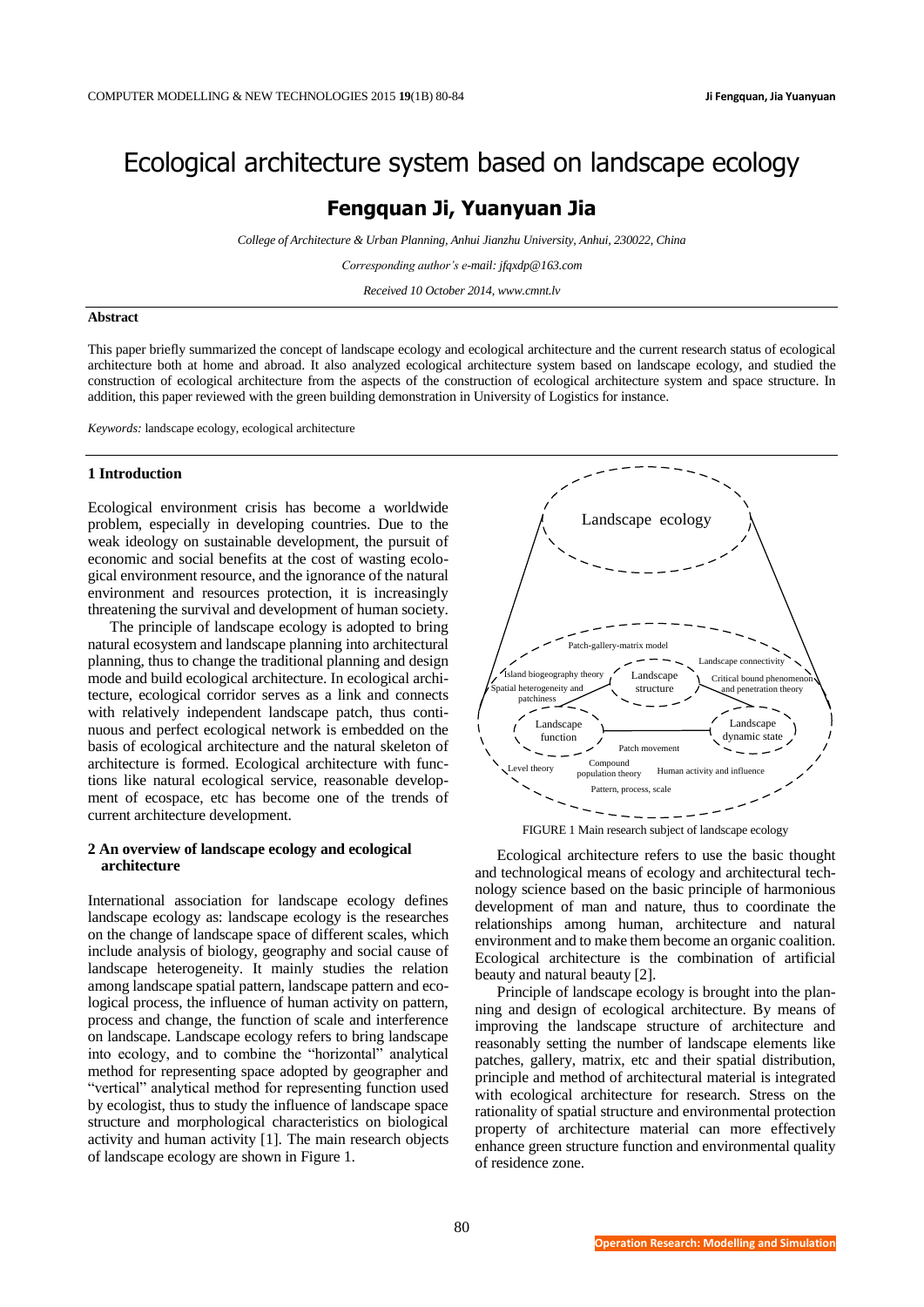### **3 Overseas and domestic research status**

# 3.1 APPLICATION PRINCIPAL IF WIRELESS SENSOR IN MIDI PRODUCTION

Ecological architecture is the option and response of architecture to positively meet the challenges of sustainable development and to cope with energy crisis and ecological crisis. Compared with China, foreign countries have experienced long time of theoretical researches and practical explorations on ecological architecture, and they have obtained plenteous achievements. However, the development degrees of researches in various countries are different. Theoretical research and time exploration of ecological research in China is later than developed countries for at least 10 to 20 years. Research statuses of ecological architecture at home and abroad are shown in Table 1.

| TABLE 1 Research statuses of ecological architecture at home and abroad |  |  |  |  |  |
|-------------------------------------------------------------------------|--|--|--|--|--|
|-------------------------------------------------------------------------|--|--|--|--|--|

| Country        | <b>Research status</b>                                                                                                                   |
|----------------|------------------------------------------------------------------------------------------------------------------------------------------|
|                | In the 1970s, architecture, college scientific institution and ecological protection organization carried out effective cooperation on   |
|                | theoretical research and practical exploration of ecological architecture.                                                               |
|                | In architecture design, recently various of developed energy-saving technologies and equipments have been extensively used;              |
| Germany        | progress of many researches and experiments have become the frontier in this field, like water-saving architecture, solar energy         |
|                | utilization, treatment of domestic sewage, etc; in addition, for the formulation of laws and regulations in aspects like the application |
|                | of architecture materials, architecture heat insulation, energy-saving technology, Germany has become the leading country in aspects     |
|                | like ecological architecture research, design, development of energy-saving technology, formulation of laws and regulations, etc.        |
| Japan          | Japan is the country that comparatively earlier adopting recycle water technology. It is always engaged in researches of architecture    |
|                | research system of maximize space and extremely reliable that are obtained with minimum energy consumption.                              |
| America        | Silent Spring (1962): initially awakened human strong awareness of earth ecosystem and environment; Design with Nature (1969):           |
|                | first put forward the application of ecology and ecological design method in research of urban planning and environmental                |
|                | evaluation; in 1995, green architecture committee put forward a set of Questa Vanguard Program of energy and environment design,         |
|                | and its version of 2.0 was released in 2000; in 1999, architects association selected ten blocks of local architectures as examples of   |
|                | ecological architecture creation at present stage for popularizing ecological architecture.                                              |
|                | Energy and environment design guideline is put forward in the evaluation of ecological architecture, a set of self evaluation system,    |
|                | which is used for the construction of commerce of newly built and built, public buildings or high-rise residence, including six items    |
|                | of evaluation. Namely sustainable development scene, energy and atmosphere, water efficiency, indoor environmental quality,              |
|                | material and resource, innovation and design.                                                                                            |
| France         | A kind of brand new idea of ecological residence will be published recently.                                                             |
|                | "green architecture challenge" is put forward in ecological architecture evaluation: total process is divided into two stages in four    |
| Canada         | years, users regulate indicator weight and metewand according to local status, and develop GBTOO1 with features of regionalization,      |
|                | then input the feature and performance data of for evaluate architectures to GBTOO1, and then get the evaluation result of software      |
|                | automatic calculation. At present, at least 19 countries have involved in GBC process.                                                   |
| <b>Britain</b> | "Building research organization environmental assessment mode" is put forward in ecological architecture evaluation: then                |
|                | environmental mark provided by the system is suitable for marketable development project. At present, 15% to20% of Britain newly         |
|                | built office building market accept and participate the evaluation mode.                                                                 |
| China          | In the 1980s, the idea of ecological architecture burgeons in China; researches on architecture energy saving were mainly focus on       |
|                | energy-saving design, development and application of energy-saving product, green construction, etc; in recent ten years, our            |
|                | specialists have carried out studies on ecological urban planning, building energy conservation in hot in summer and cold in winter      |
|                | region, earth-sheltered buildings, solar house, etc, and held some ecological city construction forums.                                  |

# **4 Researches of the construction and spatial structure of ecological architecture system based on landscape ecology**

Patch, gallery and matrix are the basic elements of landscape. Numerous green galleries intertwine and form network, so landscape ecology names this objective exist natural landscape phenomenon as ecology network. Ecological construction can make full use of natural resources, and construct a kind of healthy architecture that is suitable for living under the condition without destroying ecological balance. Within life cycle of whole architecture, ecological architecture also focuses on the production, transportation, design, construction, operation, maintenance and recycle of materials after demolition, etc of material equipment, thus to reduce its consumption and influence on environment [3].

# 4.1 ECOLOGICAL DESIGN OF ECOLOGICAL **ARCHITECTURE**

The basic principles of ecology include entirety and orderliness, cyclic regeneration, mutually reinforcement and neutralization of each other, self-regulation and layer transfer, and promotion. Ecology has provided theoretical basis for ecological architecture, generated new mode of thinking and research method, which mainly reflected in the following aspects: intention of coordinating relationship between human and nature; ecological architecture and its existing environment is an organic whole; it is a segment of whole ecological environment; ecosystem of the architecture has certain abilities of self regulation; ecological architecture should make the whole ecological ecosystem in balanced status of virtuous cycle. Therefore, ecological architecture has the characteristics of strong system idea and whole awareness, high energy usage efficiency, no pollution and flexible adaptation.

# 4.2 RESEARCH ON LANDSCAPE PATCH OF ECOLOGICAL ARCHITECTURE

The location, size, shape and amount of patch have influence on the network distribution of patches in ecological architecture. Fu Man divides the most common landscape type into four types: residue patch, interference patch, resource type patch and artificial patch.

The network node of ecological architecture is generally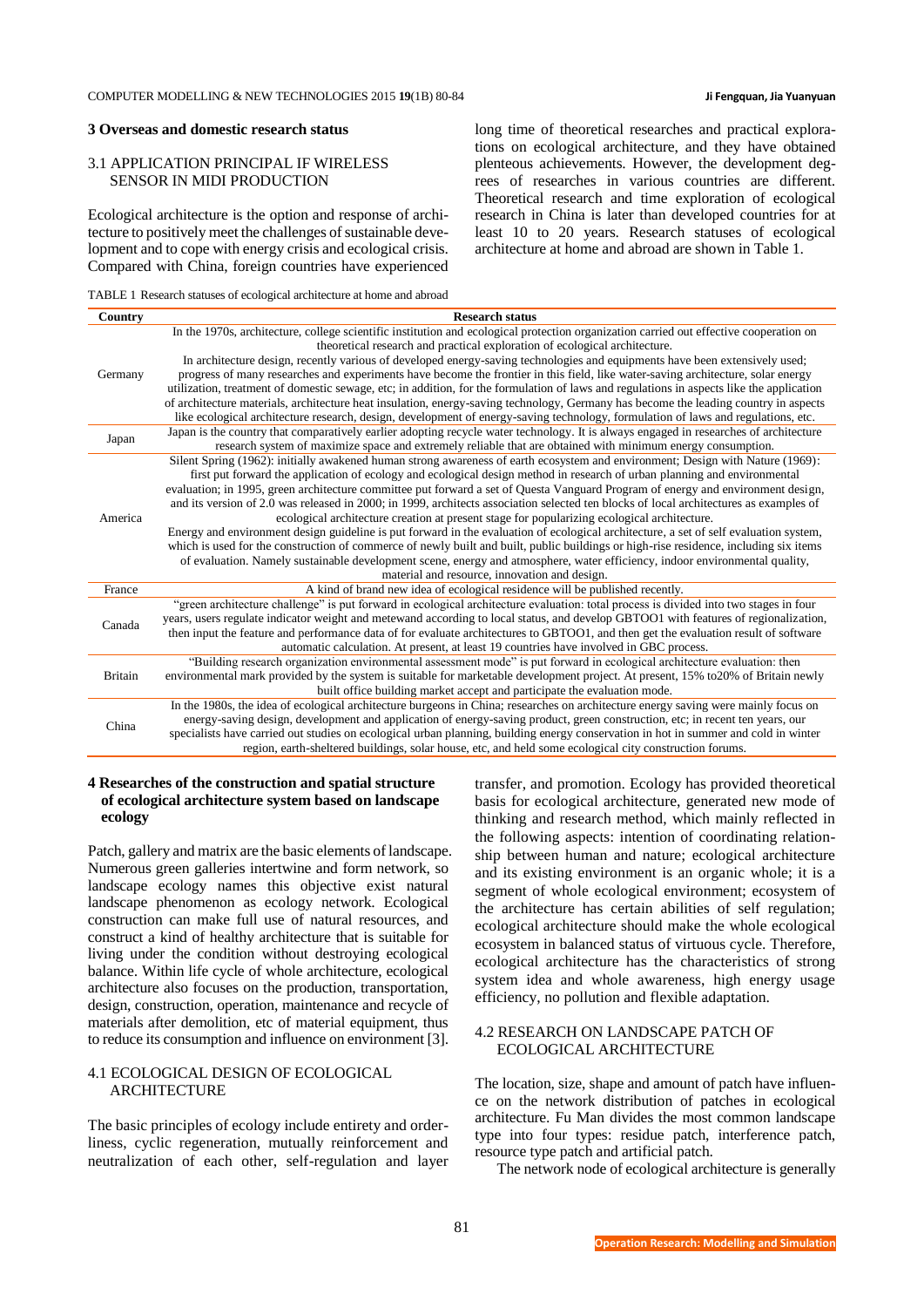# COMPUTER MODELLING & NEW TECHNOLOGIES 2015 **19**(1B) 80-84 **Ji Fengquan, Jia Yuanyuan**

made up of artificial and natural patches together. Combined with the classification method of ecological patch in ecology and according to the distributed location of ecological element, the network node of ecological architecture is divided into three types: cross type, affiliate type and independent type. In addition, due to its different performances, node also can be divided into native type, symbiotic type and regenerative type [1]. Cross type node is the ecological patch node that locates in ecological venation overlapping areas; affiliate type ecological node refers to node that adhere to the ecological gallery context in ecological network system, and the most common type is the greenbelt or woodlot beside the road; independent type ecological network node refers to the natural ecological patch that is not in ecological venation overlapping area, nor adhere to ecological venation. According to the different node performances, the corresponding planning proposals are shown in Table 2:

TABLE 2 Planning proposal under different ecological network node

| <b>Types of ecological</b><br>network node | <b>Planning proposals</b>                                                                                                                                                                                                                                                                                                                                                                                                                                                                                                                                     |
|--------------------------------------------|---------------------------------------------------------------------------------------------------------------------------------------------------------------------------------------------------------------------------------------------------------------------------------------------------------------------------------------------------------------------------------------------------------------------------------------------------------------------------------------------------------------------------------------------------------------|
| Cross type                                 | Native type: increase ability to withstand interference, properly enlarge scope of patch node, and set relief area for<br>protecting the living condition of original inhabit species within landscape patch nodes.<br>Symbiotic type: center on maintaining the stability of original species living condition within nodes, and to have certain<br>degree of integration with its staying venation under the premise of guarantee the heterogeneity.<br>Regeneration type: mainly consider the temporary habitat features of migration species in venation. |
|                                            | Native type: select venation that is similar or not conflict to ecological situation to adhere to, and not bring into<br>competitive species and interference species.                                                                                                                                                                                                                                                                                                                                                                                        |
| Affiliate type                             | Symbiotic type: increase the variety and heterogeneity of species at the same time of considering the original ecological<br>stability of node patch.                                                                                                                                                                                                                                                                                                                                                                                                         |
|                                            | Regenerative type: establish brand new environment that fit in with the type and attribution of venation                                                                                                                                                                                                                                                                                                                                                                                                                                                      |
| Independent type                           | Pay attention to the reasonable combination arrangements of native, symbiotic and regenerative type, to keep proper<br>distance with other ecological components.                                                                                                                                                                                                                                                                                                                                                                                             |

# 4.3 RESEARCH ON THE GALLERY VENATION OF ECOLOGICAL ARCHITECTURE

Gallery is differing from the linear or strip landscape elements of the surrounding landscape matrix. In ecological architecture, gallery not only has the ecological service functions of protecting biological diversity, species habitat, species distribution and species filter, but also should have the function of resident's leisure, recreation, regulation, etc. It is mainly made up of ecological elements like vegetation, water body, etc. Landscape ecological gallery can be divided into linear gallery, strip gallery and riverway gallery. Its planning construction proposals [1] are shown in Table 3.

TABLE 3 Construction proposals under different gallery venation types

| <b>Gallery venation types</b> | Proposals of gallery venation construction                                                                                                                                                                                                                                                                                                                                                                                                                                                                                                                   |  |  |
|-------------------------------|--------------------------------------------------------------------------------------------------------------------------------------------------------------------------------------------------------------------------------------------------------------------------------------------------------------------------------------------------------------------------------------------------------------------------------------------------------------------------------------------------------------------------------------------------------------|--|--|
| Water body venation           | Graphic design of water body: first, not to destroy natural conditions; second, to keep the natural curve of waterway<br>as much as possible; in addition, to keep the bottom of waterway maintaining natural status as much as possible;<br>final, as far as possible to promote the intercommunication of water body ecological venation.<br>Section design of water body: under the basis of not destroy the natural distribution of river, to recover the integrity<br>of cross section of river.                                                        |  |  |
| Vegetation venation           | Road ecological gallery: to pay attention to lower the side effects on ecological system division. Through the<br>construction of green gallery on both sides if traffic line, to improve the functions like transportation, zoology,<br>service, etc of road gallery.<br>Strip greenbelt gallery: first choice for regional vegetation, and consider the elements of strip greenbelt of different<br>level, size, function, etc; pavement design should select flooring of good differential permeability so as to guarantee<br>the continuity of venation. |  |  |

# 4.4 RESEARCH ON THE SPATIAL STRUCTURE OF ECOLOGICAL ARCHITECTURE

The planning and construction of ecological architecture are considered from multiple aspects, levels and dimensions and studied from spatial structure. According to planning structure and planning of green spaces system of ecological architecture, its spatial structure is divided into core type,

axis type and complex type of ecological network structure. These three types of ecological network structures are divided respectively centered on the ecological matrix dot form and group form ecological elements, linear and strip form ecological elements and dot, linear and strip form compound ecological elements. The corresponding construction proposals are shown in Table 4.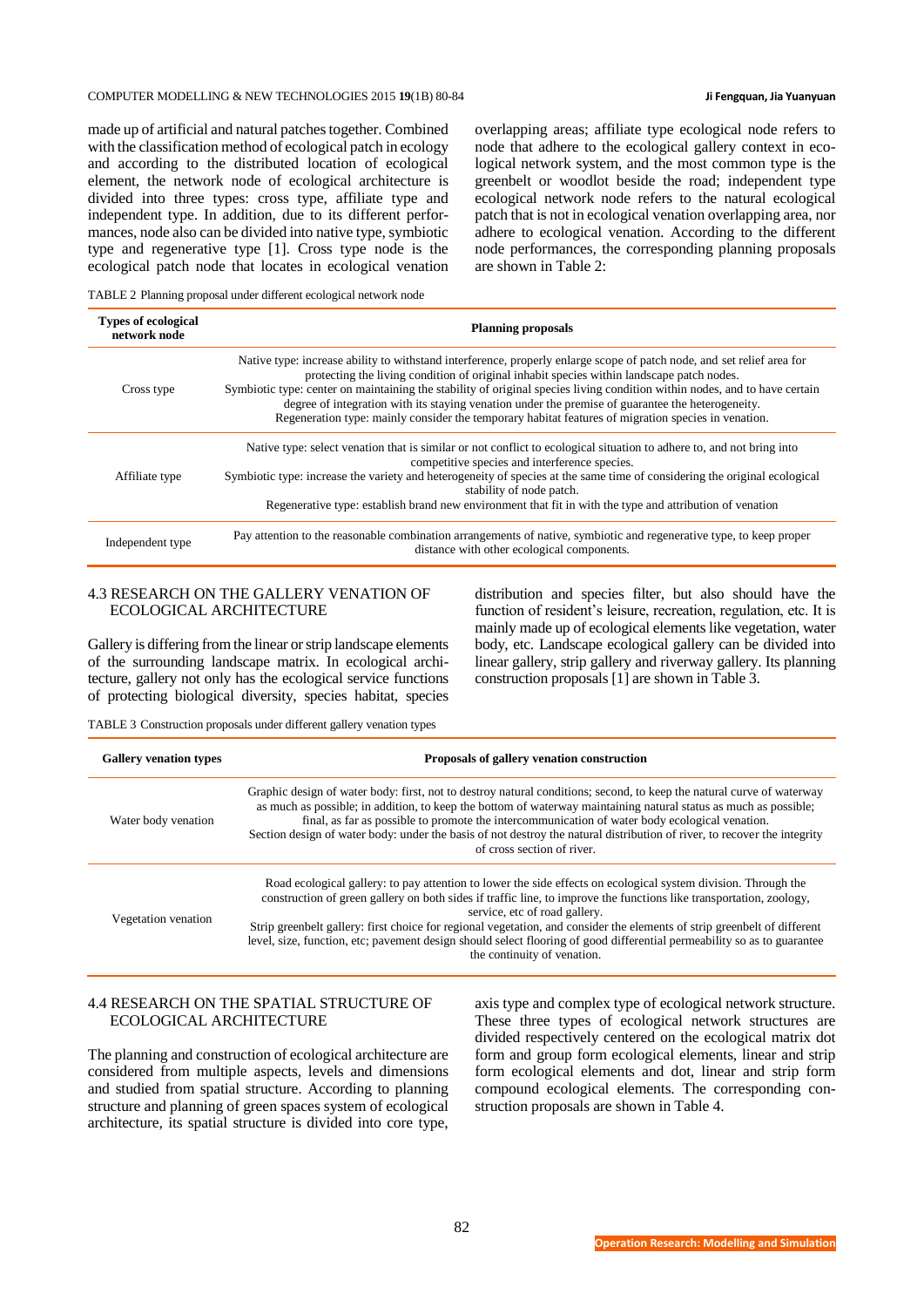## COMPUTER MODELLING & NEW TECHNOLOGIES 2015 **19**(1B) 80-84 **Ji Fengquan, Jia Yuanyuan**

TABLE 4 Construction proposals under different ecological network structures

| <b>Types of ecological</b><br>network structure | <b>Construction proposals</b>                                                                                               |  |  |
|-------------------------------------------------|-----------------------------------------------------------------------------------------------------------------------------|--|--|
| Core type                                       | Location: construct according to the angle of city and region.                                                              |  |  |
|                                                 | Scale: reasonably allocate core type landscape patch and scattered small scale landscape patch.                             |  |  |
|                                                 | Shape: partially present many tentacle shape, but on the whole present structured and closeness shape                       |  |  |
|                                                 | Number: if conditions permit, we can construct multi-core landscape patches                                                 |  |  |
| Axis type                                       | Location: plan as a whole and consider the construction of landscape ecological gallery in city and region, and galleries   |  |  |
|                                                 | must be continuous.                                                                                                         |  |  |
|                                                 | Scale: under the basis of meeting minimum width, it would be better if the scale is wider.                                  |  |  |
|                                                 | Shape: it is not proper for excessive straight or curve, and to shape according to the double need of ecology and landscape |  |  |
|                                                 | shape.                                                                                                                      |  |  |
|                                                 | Number: under the basis of meeting the basic function requirement, it would be better if the number is larger.              |  |  |
| Complex type                                    | Location: combine with the layout of region and city ecological network, to reflect the construction of strategic point and |  |  |
|                                                 | city gallery.                                                                                                               |  |  |
|                                                 | Scale: to level "point" and "axis", and meet the dual factors of ecological effect and social effect.                       |  |  |
|                                                 | Shape: start from the double perspectives of landscape ecology and urban design, set "point" as to maintain partially       |  |  |
|                                                 | present many tentacle shape and totally present structured and closeness shape, set "axis" as to avoid straight type, and   |  |  |
|                                                 | mainly in curve type.                                                                                                       |  |  |
|                                                 | Number: to set as much as possible.                                                                                         |  |  |

# **5 Cases**

The green building demonstration in University of Logistics is located in the southwest of new campus in University of Logistics of university town in Chongqing. It is leaning against Jinyun Mountain. The original ecology vegetation around the site is better. It is the building complex that integrates teaching, work, reception, etc together. The total area is 11609 m2, five storeys aboveground and one storey underground. Figure 2, 3, 4 and 5 are respectively the surrounding mountain slope protection greening, slope greening that meet the basement lighting requirement, roof garden and south side outer wall vertical greening [4, 5]:



FIGURE 2 Massif slope protection greening around demonstration building



FIGURE 3 Slope greening that meet basement lighting requirement



FIGURE 4 Roof garden



FIGURE 5 South side outer wall vertical greening

This green demonstration building is belonging to one part of campus ecosphere. Greening pattern is coincident with the whole campus. In massif slope protection planning, slope greening is used to combine with roof greening, thus to create spatial level and good landscape effect. In the basement lighting, the application of slope greening not only obtains good atmospheric conditions of lighting, but also transfers flat greening into vertical greening. The setting of roof garden will integrate with the surrounding massif greening. Warm in winter and cool in summer fully embodies the role of heat preservation and heat insulation of roof greening. South side outer wall vertical greening makes an integration design of architecture maintaining structure,